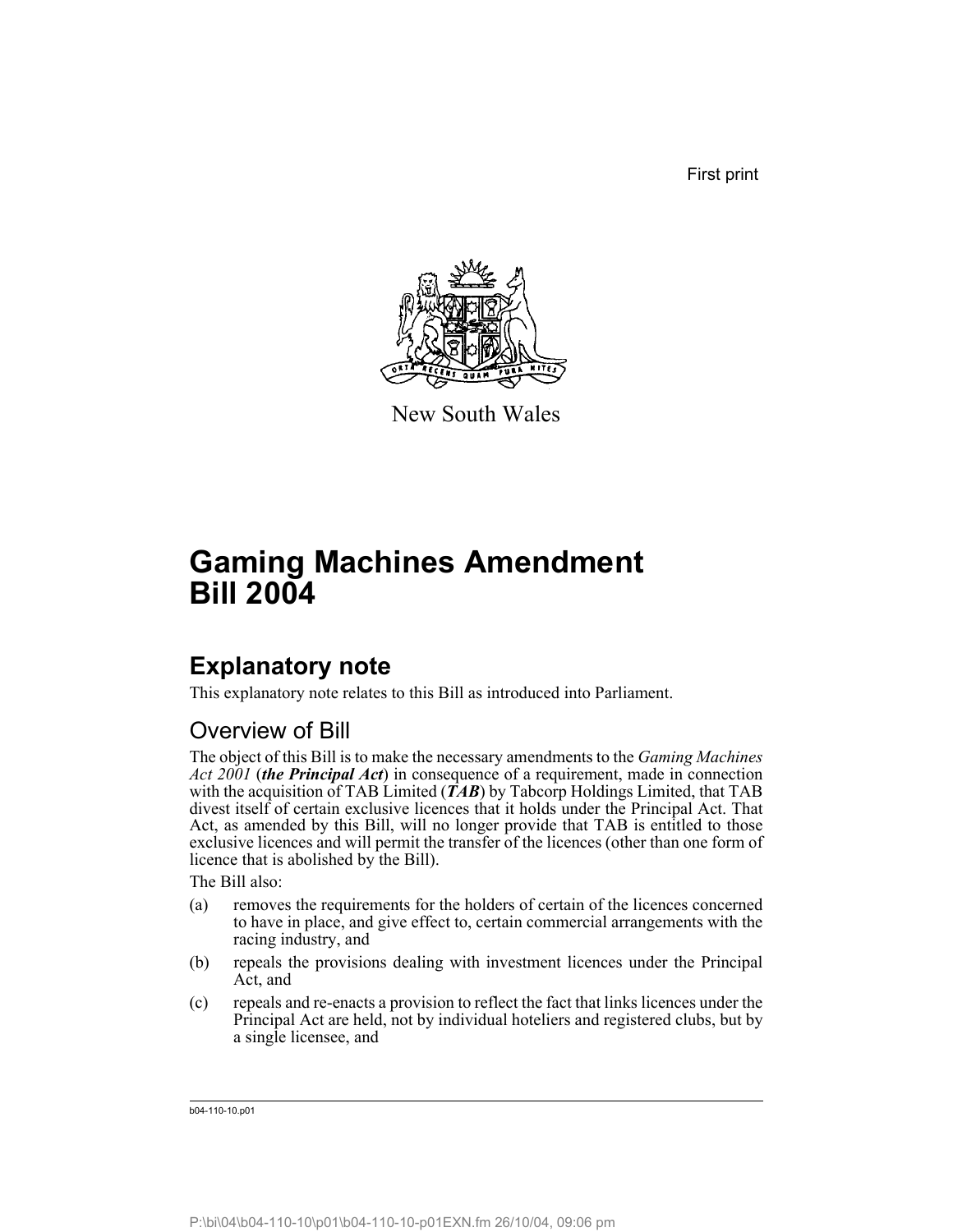Explanatory note

(d) inserts savings and transitional provisions.

## Outline of provisions

**Clause 1** sets out the name (also called the short title) of the proposed Act.

**Clause 2** provides for the commencement of the proposed Act on a day or days to be appointed by proclamation.

**Clause 3** is a formal provision that gives effect to the amendments to the *Gaming Machines Act 2001* set out in Schedule 1.

## **Schedule 1 Amendments**

**Schedule 1 [6]** repeals and re-enacts section 137 of the Principal Act. Currently, that section provides that TAB is entitled to an exclusive licence, for the period up to 1 December 2016, to operate a centralised monitoring system for gaming machines in hotels and clubs (*a CMS licence*).

The section as re-enacted preserves the exclusive CMS licence granted to TAB for that period but it does not name the licensee. It provides, instead, for the transfer of the exclusive licence with the written consent of the Minister and subject to such terms and conditions as the Minister may determine. **Schedule 1 [5]** makes a consequential amendment.

**Schedule 1 [4]** repeals section 136 (4) and (5) of the Principal Act. Those subsections provide that a CMS licence is subject to a condition that the licensee must have in place, and must give effect to, certain commercial arrangements with the racing industry.

**Schedule 1 [7] and [8]** repeal and re-enact sections 147 and 152, respectively, of the Principal Act. Those sections are concerned with *linked gaming systems*—that is, systems in which two or more specially approved gaming machines are linked electronically to contribute a percentage of the money wagered on the gaming machines to a separate jackpot pool.

Currently, section 147 provides that TAB is entitled to an exclusive licence (*an inter-hotel links licence*), for the period up to 17 October 2017 (effectively), to operate a linked inter-hotel gaming system—that is, a linked gaming system that operates in a hotel but includes specially approved gaming machines that are kept in other hotels. Section 152 is to the same effect in relation to registered clubs, entitling TAB to an exclusive *inter-club links licence* for the same period.

The sections as re-enacted preserve the exclusive links licences granted to TAB for that period but they do not name the licensee. They provide, instead, for the transfer of the exclusive licences with the written consent of the Minister and subject to such terms and conditions as the Minister may determine.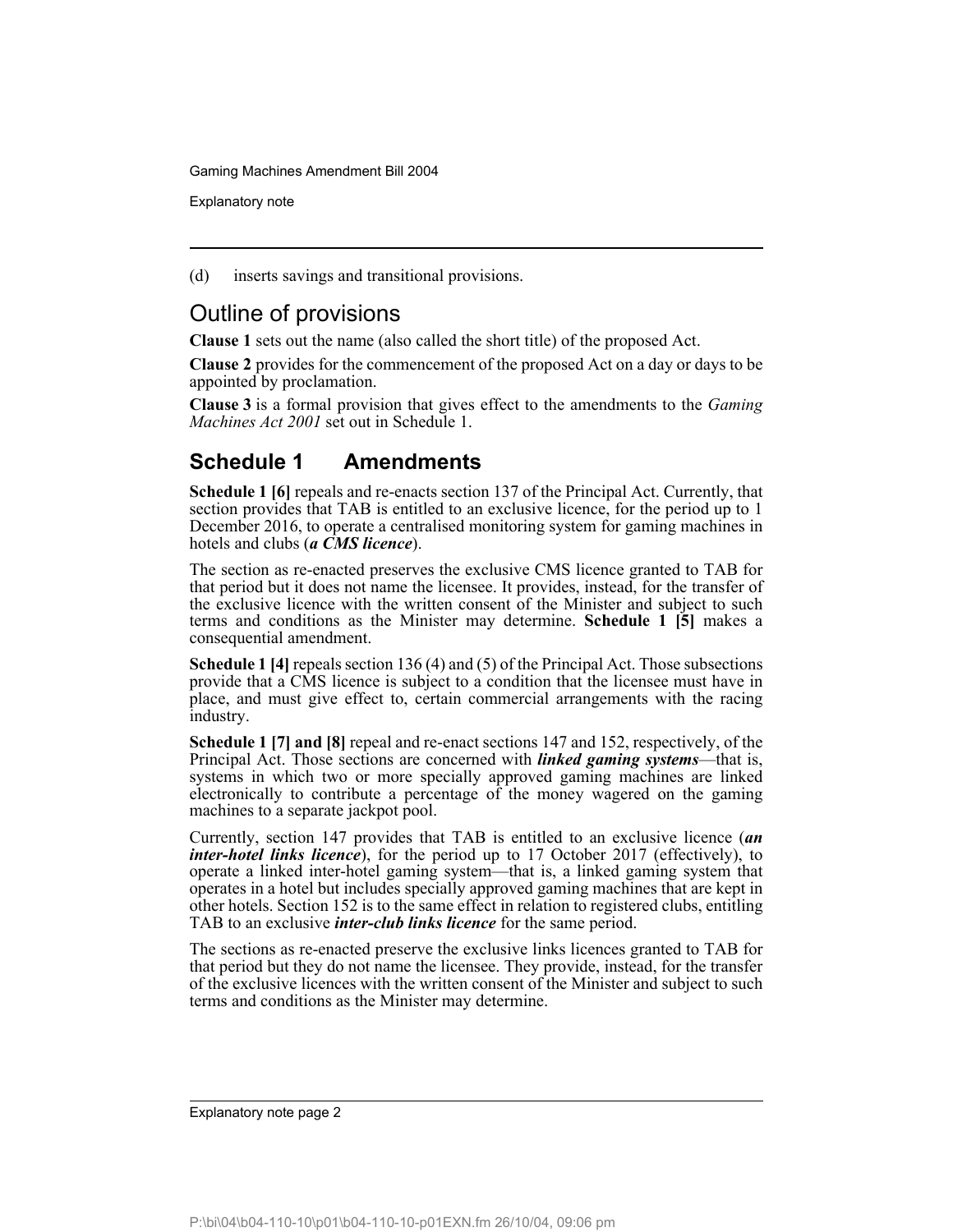Explanatory note

**Schedule 1 [9]** repeals section 153 (3) and (4) of the Principal Act. Those subsections provide that a links licence is subject to a condition that the licensee must have in place, and must give effect to, certain commercial arrangements with the racing industry.

**Schedule 1 [14]** repeals and re-enacts section 170 (2) of the Principal Act. Section 170 (1) provides that a licence does not confer any right of property and is (among other things) incapable of being assigned. Currently, section 170 (2) makes it clear that section 170 (1) does not prevent certain activities of a holder of an investment licence. (The repeal of the subsection is consequent on the abolition of investment licences by Schedule 1 [10].) As re-enacted, section 170 (2) over-rides section 170 (1) to the extent necessary to permit the transfers of the exclusive licences.

**Schedule 1 [10]** repeals Part 11 (Investment licences) of the Principal Act. That Part provides for the granting of licences that authorise the sale or supply of gaming machines to hotels and the sharing in the profits from the operation of those machines. (Section 73 of the Principal Act prohibits hoteliers and registered clubs from sharing those profits otherwise than as provided for in Part 11 or as part of a linked gaming system.) **Schedule 1 [1]** (in part), **[2], [11]–[13], [15] and [16]** make consequential amendments.

**Schedule 1 [17]** enables regulations containing savings and transitional provisions to be made as a consequence of the enactment of the proposed Act.

**Schedule 1 [18]** inserts a new Part into the Schedule of savings and transitional provisions in the Principal Act. That Part:

- (a) provides that any direct debit arrangements in force for the collection of the monitoring fee payable to the holder of a CMS licence, or for the collection of amounts payable to the holder of a links licence in connection with the operation of an authorised linked gaming system, continue to operate for the benefit of any persons to whom the relevant licences are transferred, and
- (b) prevents the withholding of any consents required to permit the assignment or novation of contracts necessary for the continued operation of the authorised centralised monitoring system or authorised linked gaming system from the holders of the licences to the persons to whom the relevant licences are transferred, and
- (c) cancels the investment licence held by TAB, and
- (d) provides for the completion of contracts and other arrangements entered into pursuant to the investment licence.

**Schedule 1** [1] (in part) repeals the definition of **TAB** in consequence of the removal of references to TAB from the Principal Act (other than in the Schedule of savings and transitional provisions).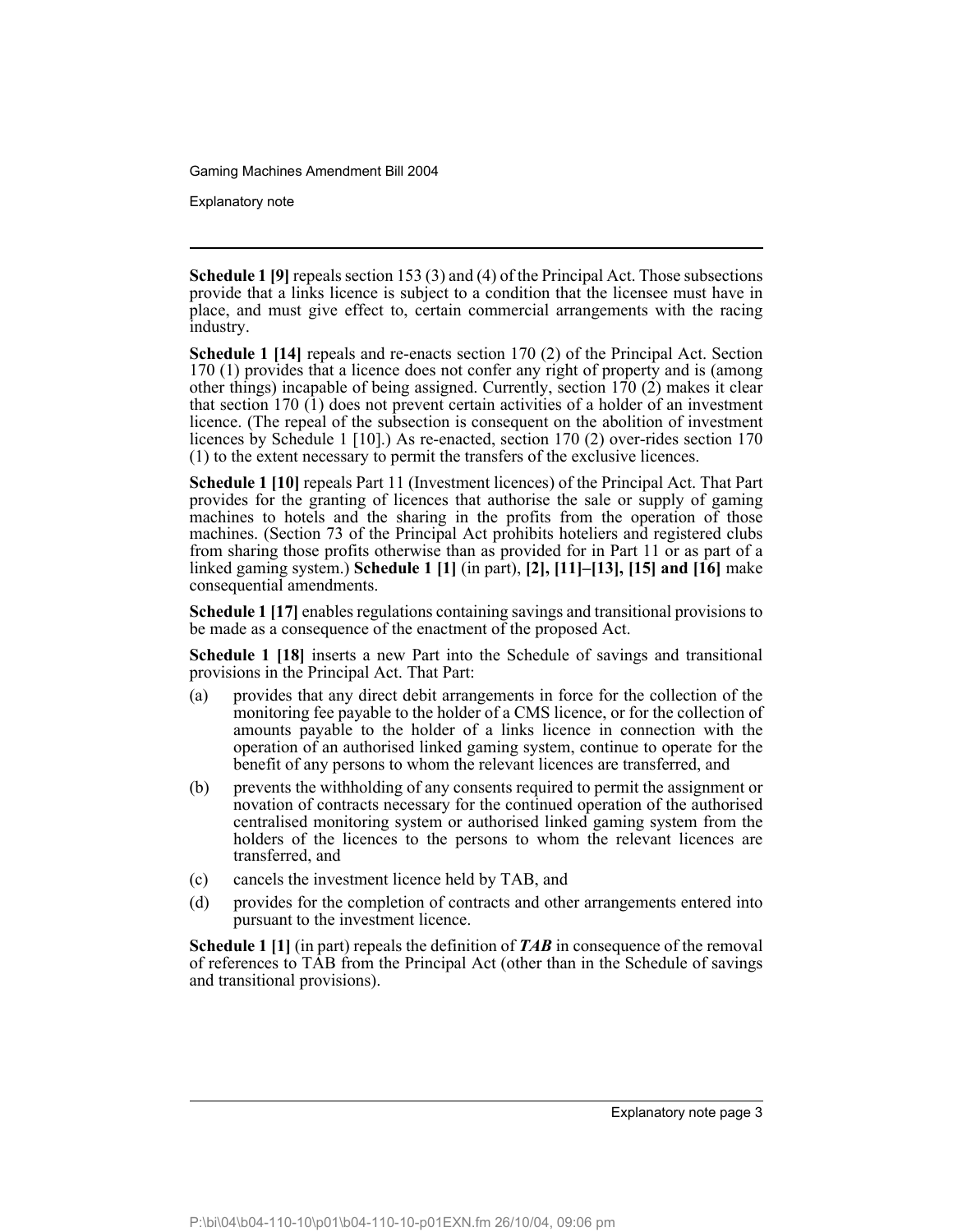Explanatory note

**Schedule 1 [3]** repeals and re-enacts section 73 (2) of the Principal Act so as to substitute the generic term "holder of the relevant links licence" for certain references to hoteliers and registered clubs (because the licences are currently held by a single licensee and not by individual hoteliers and registered clubs).

Explanatory note page 4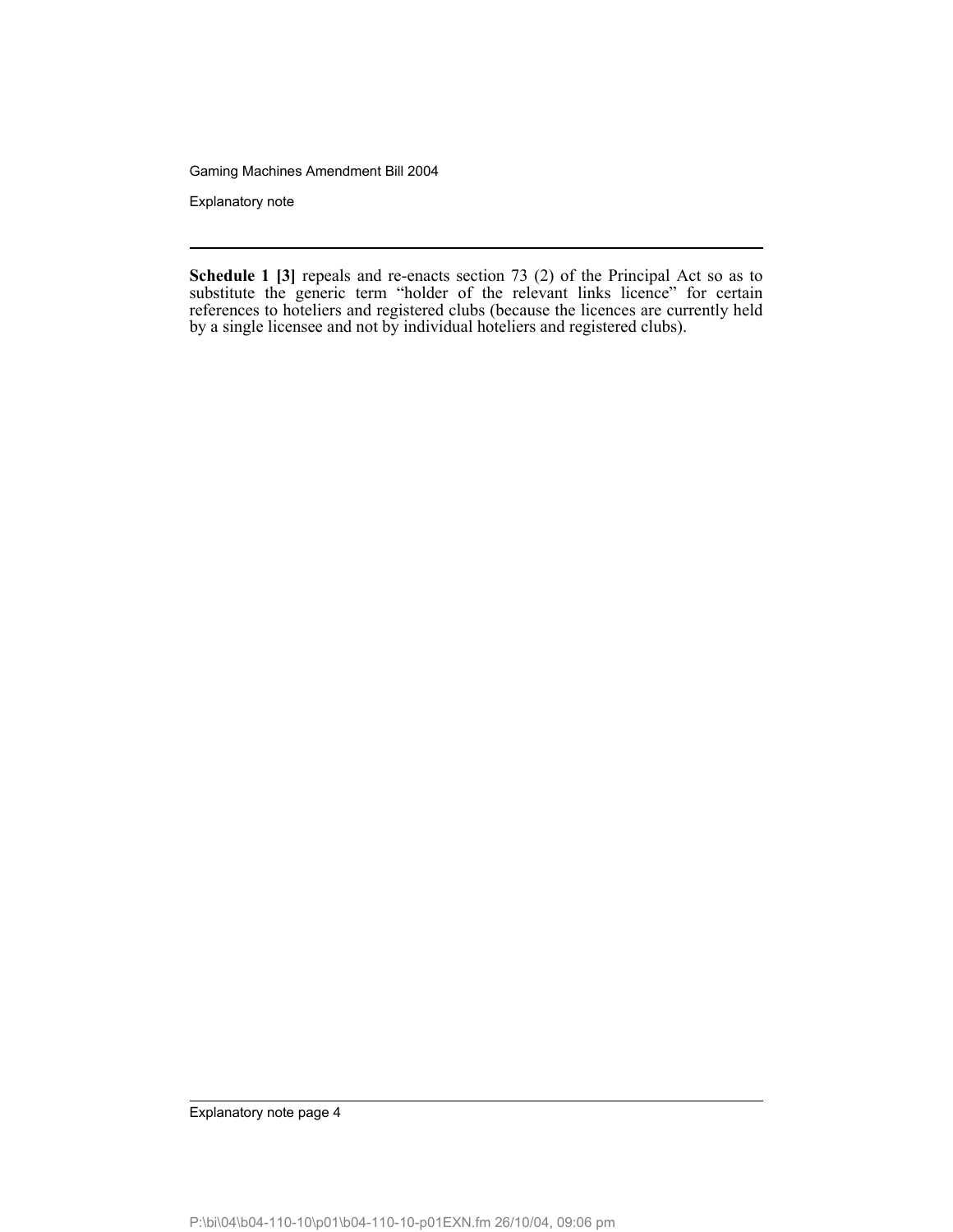First print



New South Wales

# **Gaming Machines Amendment Bill 2004**

## **Contents**

|                                              | Page |
|----------------------------------------------|------|
| Name of Act                                  |      |
| 2 Commencement                               |      |
| Amendment of Gaming Machines Act 2001 No 127 |      |
| Schedule 1 Amendments                        |      |
|                                              |      |

b04-110-10.p01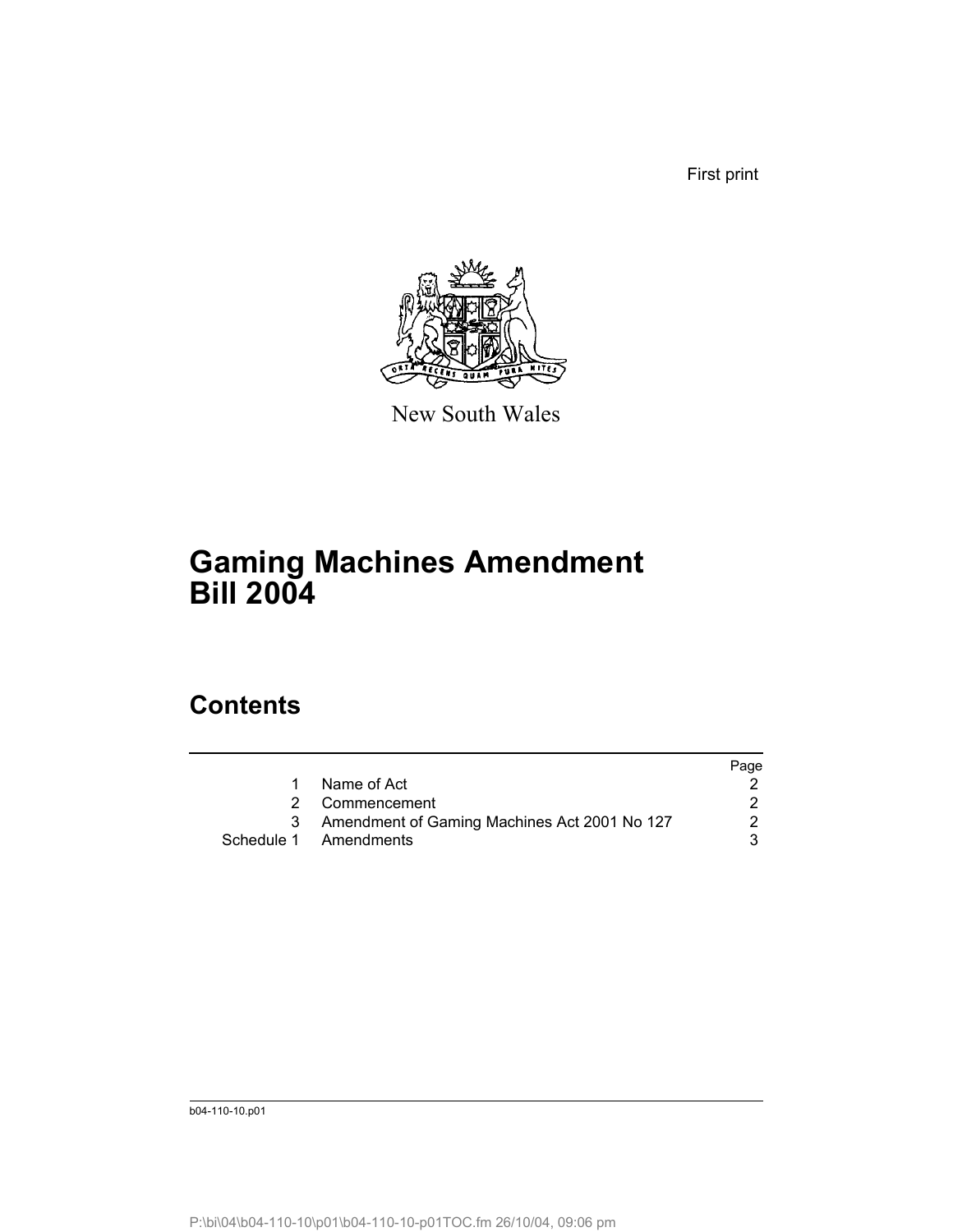**Contents** 

Page

Contents page 2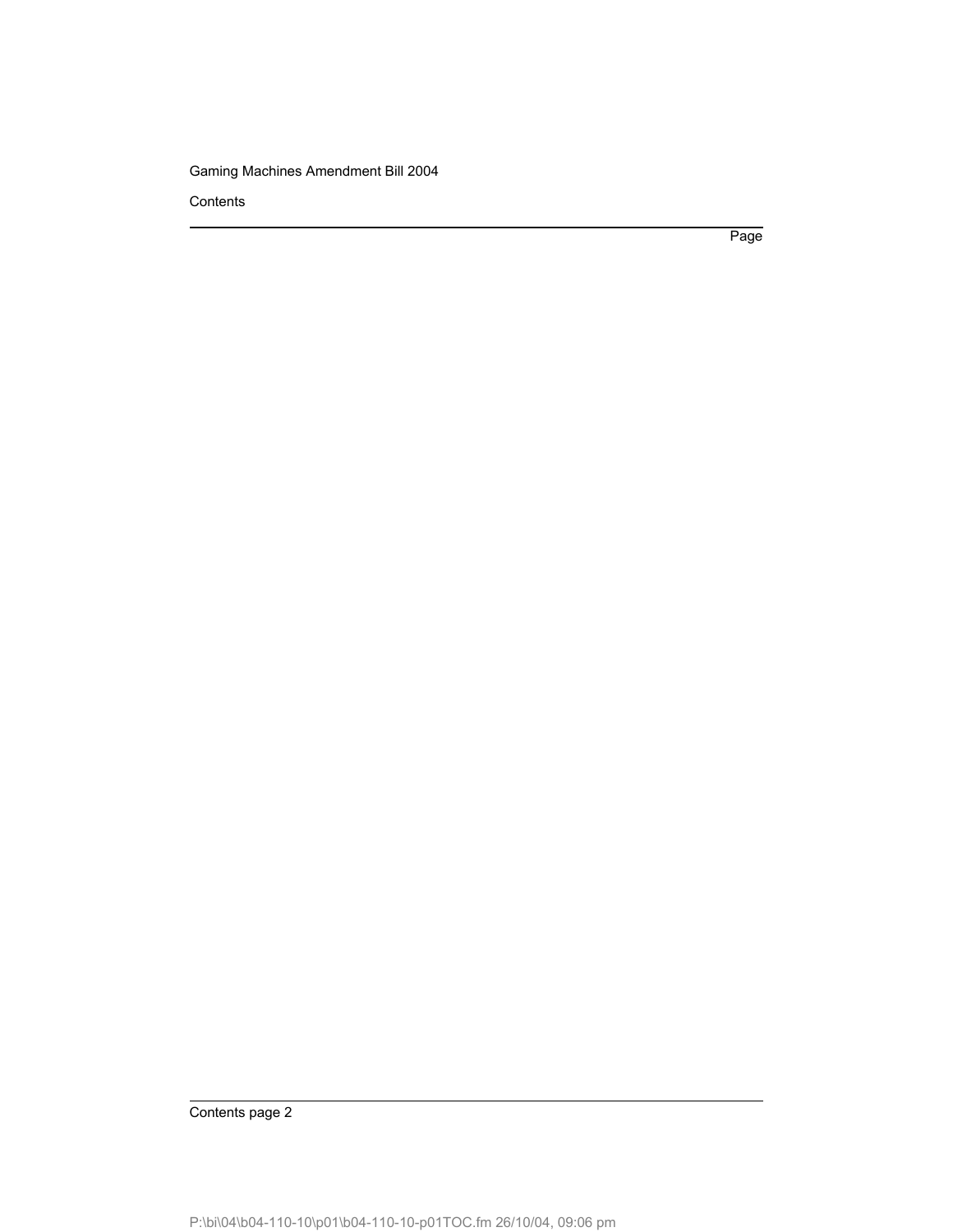

New South Wales

No , 2004

### **A Bill for**

An Act to amend the *Gaming Machines Act 2001* in consequence of a requirement that TAB Limited, the specified holder of certain exclusive licences under the Act, divest itself of those licences; to facilitate the transfer of those licences; and for other purposes.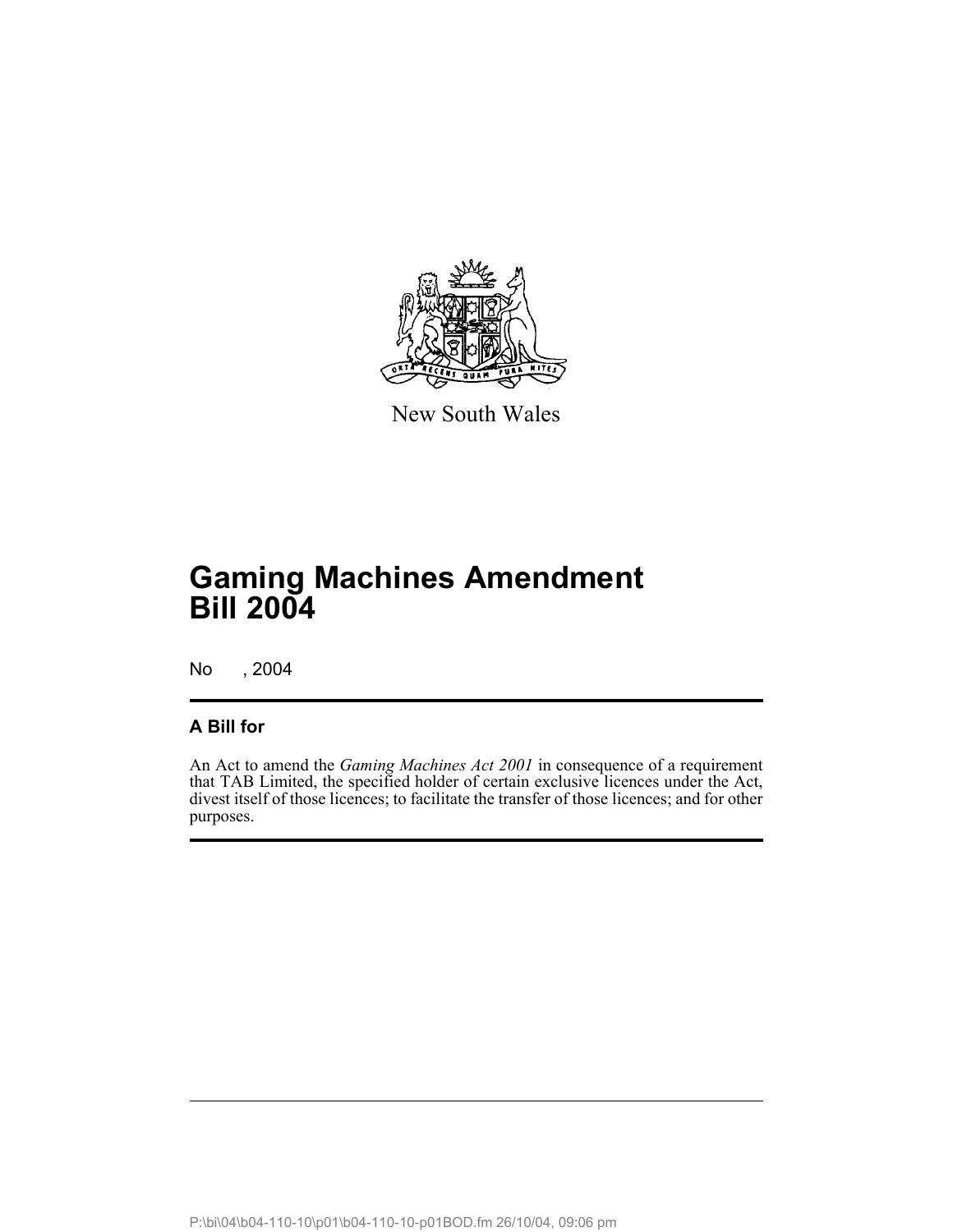<span id="page-7-1"></span><span id="page-7-0"></span>

| The Legislature of New South Wales enacts: |                                                                          |                |
|--------------------------------------------|--------------------------------------------------------------------------|----------------|
| 1                                          | Name of Act                                                              | 2              |
|                                            | This Act is the <i>Gaming Machines Amendment Act 2004</i> .              | 3              |
| $\mathbf{2}$                               | <b>Commencement</b>                                                      | $\overline{4}$ |
|                                            | This Act commences on a day or days to be appointed by proclamation.     | 5              |
| 3                                          | Amendment of Gaming Machines Act 2001 No 127                             | 6              |
|                                            | The <i>Gaming Machines Act 2001</i> is amended as set out in Schedule 1. | 7              |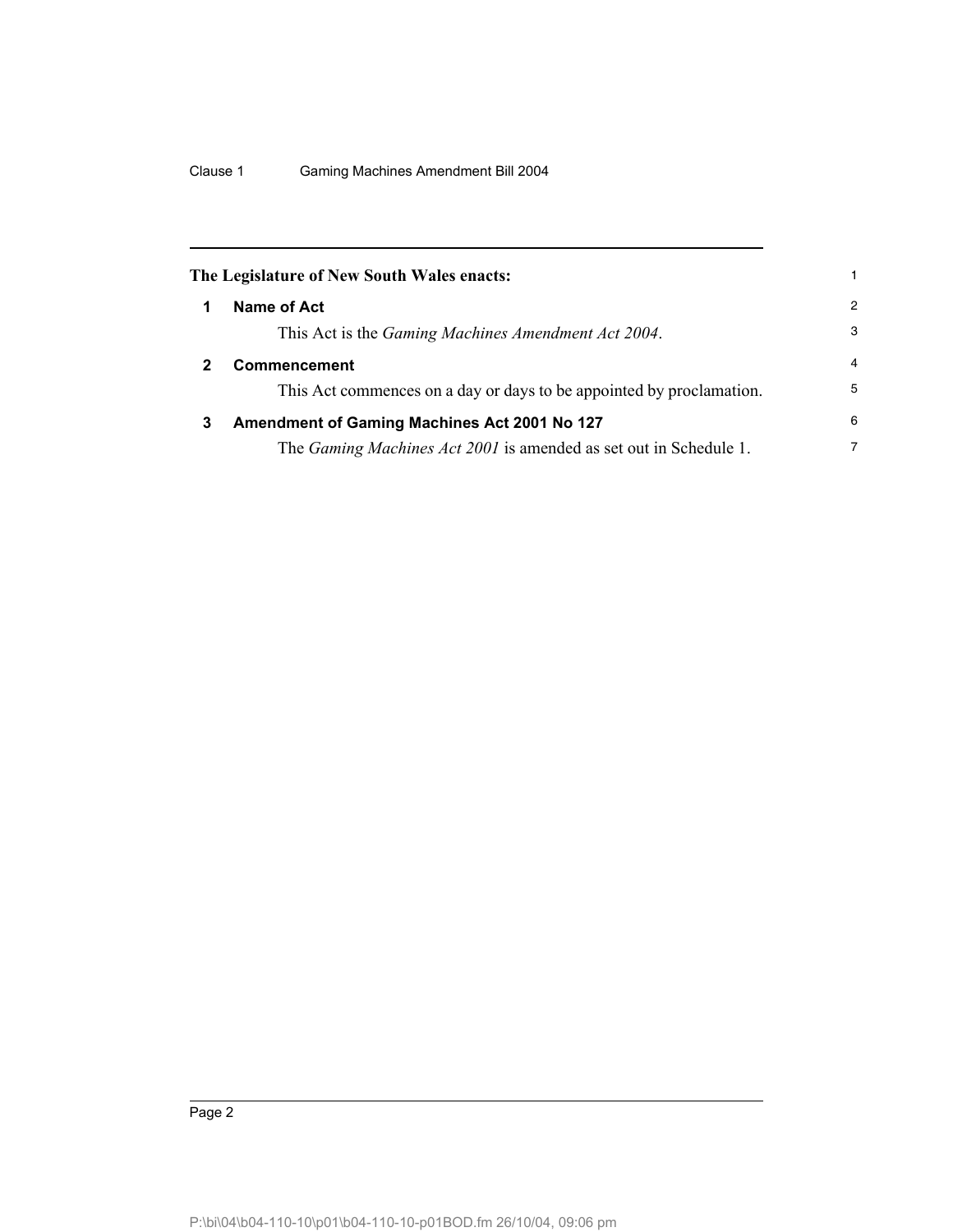Amendments Schedule 1

1

<span id="page-8-0"></span>

| <b>Schedule 1</b><br><b>Amendments</b> |
|----------------------------------------|
|----------------------------------------|

|       |                                   |                       | (Section 3)                                                                                                                                                                                                                                                                                                                                                                                                                      | $\overline{c}$                                      |
|-------|-----------------------------------|-----------------------|----------------------------------------------------------------------------------------------------------------------------------------------------------------------------------------------------------------------------------------------------------------------------------------------------------------------------------------------------------------------------------------------------------------------------------|-----------------------------------------------------|
| [1]   |                                   |                       | <b>Section 4 Definitions</b>                                                                                                                                                                                                                                                                                                                                                                                                     | 3                                                   |
|       |                                   |                       | Omit the definitions of <i>investment licence</i> and <b>TAB</b> from section 4 (1).                                                                                                                                                                                                                                                                                                                                             | 4                                                   |
| [2]   |                                   |                       | Sections 73 (Sharing of receipts from gaming machines) and 74<br>(Granting interests in gaming machines)                                                                                                                                                                                                                                                                                                                         | 5<br>6                                              |
|       |                                   | occurring.            | Omit "Subject to Part 11, a hotelier" from sections 73 (1) and 74 (1) wherever                                                                                                                                                                                                                                                                                                                                                   | $\overline{7}$<br>8                                 |
|       |                                   |                       | Insert instead "A hotelier".                                                                                                                                                                                                                                                                                                                                                                                                     | 9                                                   |
| $[3]$ |                                   | <b>Section 73 (2)</b> |                                                                                                                                                                                                                                                                                                                                                                                                                                  | 10                                                  |
|       |                                   |                       | Omit the subsection. Insert instead:                                                                                                                                                                                                                                                                                                                                                                                             | 11                                                  |
|       |                                   | (2)                   | This section does not apply in respect of the sharing of receipts<br>arising from the operation of an approved gaming machine that is<br>part of an authorised linked gaming system if the sharing of<br>receipts is pursuant to an agreement, between the holder of the<br>relevant links licence and the hotelier or registered club that<br>operates the approved gaming machine, in relation to the linked<br>gaming system. | 12 <sup>2</sup><br>13<br>14<br>15<br>16<br>17<br>18 |
| [4]   |                                   |                       | <b>Section 136 Grant of CMS licence</b>                                                                                                                                                                                                                                                                                                                                                                                          | 19                                                  |
|       |                                   |                       | Omit section 136 $(4)$ and $(5)$ .                                                                                                                                                                                                                                                                                                                                                                                               | 20                                                  |
| [5]   | <b>Section 136 (7)</b>            |                       |                                                                                                                                                                                                                                                                                                                                                                                                                                  | 21                                                  |
|       |                                   |                       | Insert "(other than the exclusive CMS licence referred to in section 137)" after<br>"A CMS licence".                                                                                                                                                                                                                                                                                                                             | 22<br>23                                            |
| [6]   |                                   | <b>Section 137</b>    |                                                                                                                                                                                                                                                                                                                                                                                                                                  | 24                                                  |
|       | Omit the section. Insert instead: |                       |                                                                                                                                                                                                                                                                                                                                                                                                                                  | 25                                                  |
|       | 137                               |                       | <b>Exclusive CMS licence during exclusive licence period</b>                                                                                                                                                                                                                                                                                                                                                                     | 26                                                  |
|       |                                   | (1)                   | The <i>exclusive CMS licence</i> is the CMS licence in force under<br>section 136 immediately before the repeal and re-enactment of<br>this section by the <i>Gaming Machines Amendment Act 2004</i> .                                                                                                                                                                                                                           | 27<br>28<br>29                                      |
|       |                                   | (2)                   | The exclusive CMS licence is the only CMS licence that can be<br>granted under section 136 to be in force during the period up to 1<br>December 2016 (referred to in this section as the exclusive<br><i>licence period</i> ).                                                                                                                                                                                                   | 30<br>31<br>32<br>33                                |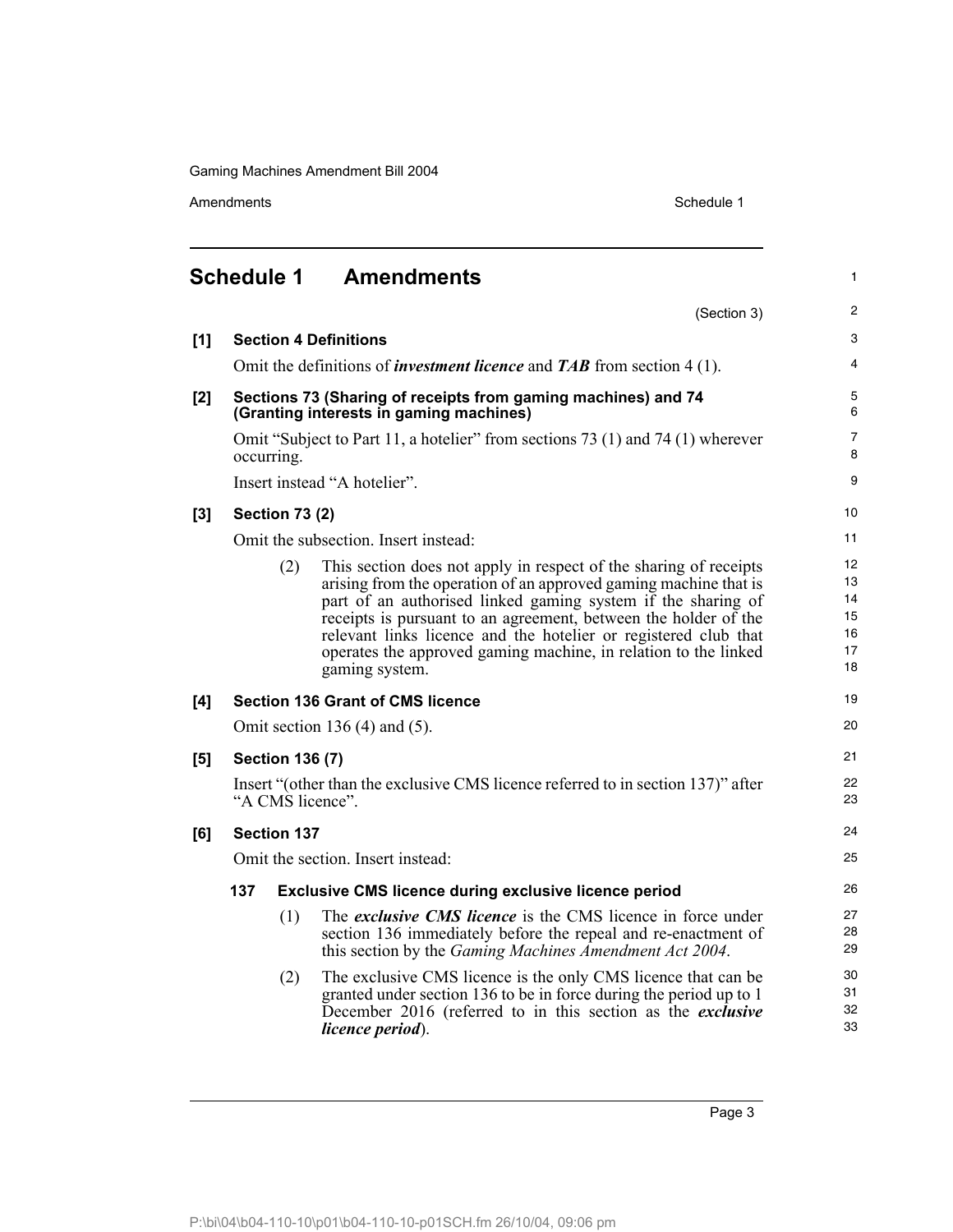Schedule 1 Amendments

|       |                                   | (3)                | Subsection (2) ceases to apply if the exclusive CMS licence is<br>cancelled or surrendered in accordance with this Act or otherwise<br>ceases to be in force.                                                                                                                                         | $\mathbf{1}$<br>$\overline{c}$<br>3 |
|-------|-----------------------------------|--------------------|-------------------------------------------------------------------------------------------------------------------------------------------------------------------------------------------------------------------------------------------------------------------------------------------------------|-------------------------------------|
|       |                                   | (4)                | The exclusive CMS licence may be transferred only:                                                                                                                                                                                                                                                    | $\overline{4}$                      |
|       |                                   |                    | with the written consent of the Minister, and<br>(a)                                                                                                                                                                                                                                                  | 5                                   |
|       |                                   |                    | subject to such terms and conditions as the Minister may<br>(b)<br>determine and specify in writing.                                                                                                                                                                                                  | 6<br>$\overline{7}$                 |
|       |                                   | (5)                | Nothing in any other Act prevents the holder for the time being<br>of the exclusive CMS licence from operating a CMS under the<br>authority of that licence, or from carrying out any of its functions<br>as a CMS licensee.                                                                          | 8<br>9<br>10<br>11                  |
|       |                                   | (6)                | Nothing in this section is intended to prevent any holder (or<br>former holder) of the exclusive CMS licence or any other person<br>(assuming that they are otherwise qualified) from applying for<br>and being granted a CMS licence in respect of any period after the<br>exclusive licence period. | 12<br>13<br>14<br>15<br>16          |
| $[7]$ |                                   | <b>Section 147</b> |                                                                                                                                                                                                                                                                                                       | 17                                  |
|       | Omit the section. Insert instead: |                    |                                                                                                                                                                                                                                                                                                       | 18                                  |
|       | 147                               |                    | Exclusive inter-hotel linked gaming system licence during<br>exclusive licence period                                                                                                                                                                                                                 | 19<br>20                            |
|       |                                   | (1)                | The <i>exclusive inter-hotel links licence</i> is the inter-hotel links<br>licence in force under section 153 immediately before the repeal<br>and re-enactment of this section by the <i>Gaming Machines</i><br>Amendment Act 2004.                                                                  | 21<br>22<br>23<br>24                |
|       |                                   | (2)                | The exclusive inter-hotel links licence is the only inter-hotel links<br>licence that can be granted under section 153 to be in force during<br>the exclusive licence period.                                                                                                                         | 25<br>26<br>27                      |
|       |                                   | (3)                | Subsection (2) ceases to apply if the exclusive inter-hotel links<br>licence is cancelled or surrendered in accordance with this Act or<br>otherwise ceases to be in force.                                                                                                                           | 28<br>29<br>30                      |
|       |                                   | (4)                | The exclusive inter-hotel links licence may be transferred only:                                                                                                                                                                                                                                      | 31                                  |
|       |                                   |                    | with the written consent of the Minister, and<br>(a)                                                                                                                                                                                                                                                  | 32                                  |
|       |                                   |                    | (b)<br>subject to such terms and conditions as the Minister may<br>determine and specify in writing.                                                                                                                                                                                                  | 33<br>34                            |
|       |                                   | (5)                | Nothing in any other Act prevents the holder for the time being<br>of the exclusive inter-hotel links licence from operating a linked<br>gaming system in a hotel under the authority of that licence, or<br>from carrying out any of its functions as a licensee.                                    | 35<br>36<br>37<br>38                |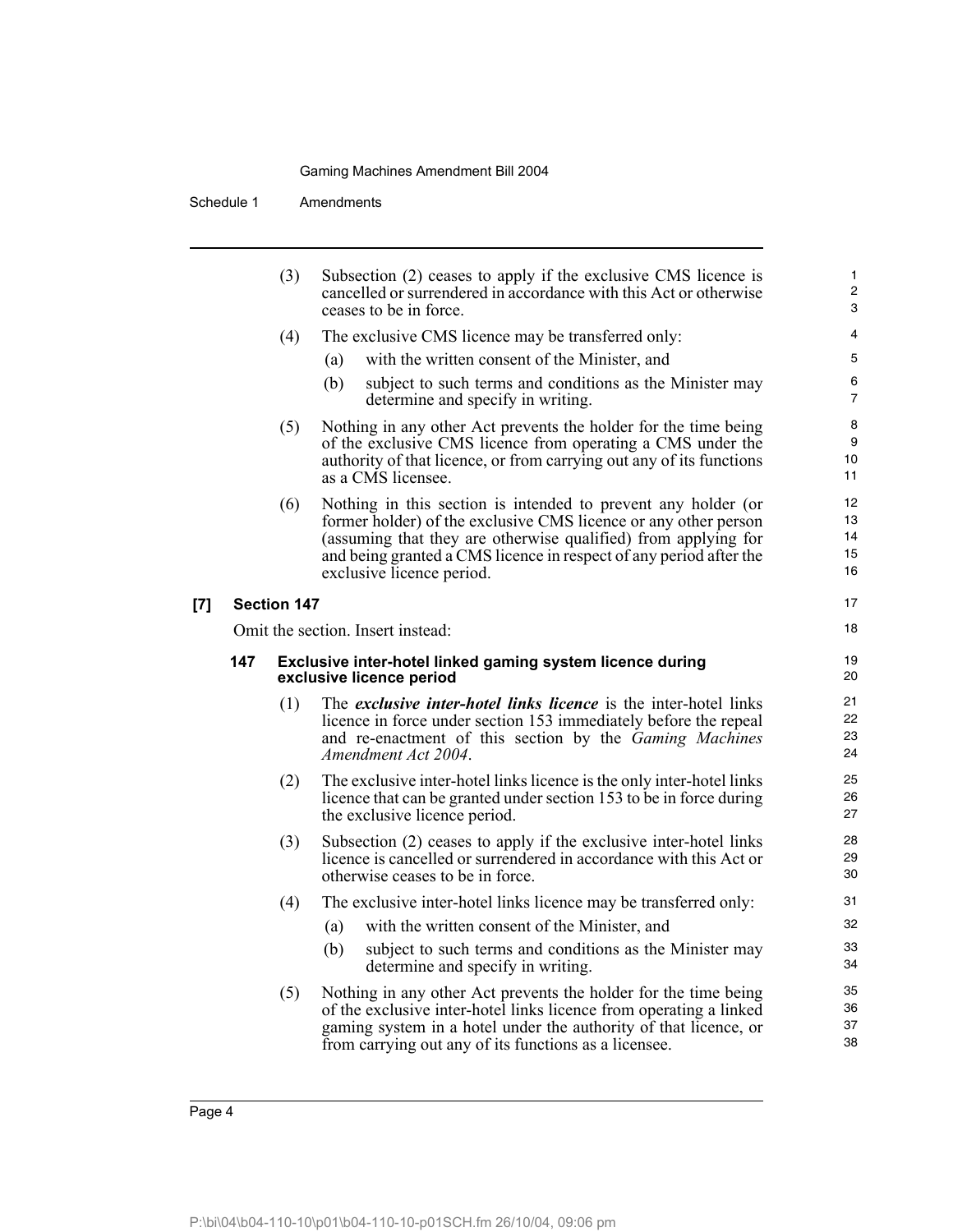Amendments Schedule 1

|      |     | (6)                | Nothing in this section is intended to prevent any holder (or<br>former holder) of the exclusive inter-hotel links licence or any<br>other person (assuming that they are otherwise qualified) from<br>applying for and being granted an inter-hotel links licence in<br>respect of any period after the exclusive licence period. | $\mathbf{1}$<br>$\overline{2}$<br>3<br>$\overline{\mathbf{4}}$<br>5 |
|------|-----|--------------------|------------------------------------------------------------------------------------------------------------------------------------------------------------------------------------------------------------------------------------------------------------------------------------------------------------------------------------|---------------------------------------------------------------------|
| [8]  |     | <b>Section 152</b> |                                                                                                                                                                                                                                                                                                                                    | 6                                                                   |
|      |     |                    | Omit the section. Insert instead:                                                                                                                                                                                                                                                                                                  | $\overline{7}$                                                      |
|      | 152 |                    | Exclusive inter-club linked gaming system licence during<br>exclusive licence period                                                                                                                                                                                                                                               | 8<br>9                                                              |
|      |     | (1)                | The exclusive inter-club links licence is the inter-club links<br>licence in force under section 153 immediately before the repeal<br>and re-enactment of this section by the Gaming Machines<br>Amendment Act 2004.                                                                                                               | 10<br>11<br>12<br>13                                                |
|      |     | (2)                | The exclusive inter-club links licence is the only inter-club links<br>licence that can be granted under section 153 to be in force during<br>the exclusive licence period.                                                                                                                                                        | 14<br>15<br>16                                                      |
|      |     | (3)                | Subsection (2) ceases to apply if the exclusive inter-club links<br>licence is cancelled or surrendered in accordance with this Act or<br>otherwise ceases to be in force.                                                                                                                                                         | 17<br>18<br>19                                                      |
|      |     | (4)                | The exclusive inter-club links licence may be transferred only:<br>with the written consent of the Minister, and<br>(a)                                                                                                                                                                                                            | 20<br>21                                                            |
|      |     |                    | subject to such terms and conditions as the Minister may<br>(b)<br>determine and specify in writing.                                                                                                                                                                                                                               | 22<br>23                                                            |
|      |     | (5)                | Nothing in any other Act prevents the holder for the time being<br>of the exclusive inter-club links licence from operating a linked<br>gaming system in a registered club under the authority of that<br>licence, or from carrying out any of its functions as a licensee.                                                        | 24<br>25<br>26<br>27                                                |
|      |     | (6)                | Nothing in this section is intended to prevent any holder (or<br>former holder) of the exclusive inter-club links licence or any<br>other person (assuming that they are otherwise qualified) from<br>applying for and being granted an inter-club links licence in<br>respect of any period after the exclusive licence period.   | 28<br>29<br>30<br>31<br>32                                          |
| [9]  |     |                    | <b>Section 153 Granting of links licence</b>                                                                                                                                                                                                                                                                                       | 33                                                                  |
|      |     |                    | Omit section 153 $(3)$ and $(4)$ .                                                                                                                                                                                                                                                                                                 | 34                                                                  |
| [10] |     |                    | Part 11 Investment licences (sections 159-165)                                                                                                                                                                                                                                                                                     | 35                                                                  |
|      |     | Omit the Part.     |                                                                                                                                                                                                                                                                                                                                    | 36                                                                  |
|      |     |                    |                                                                                                                                                                                                                                                                                                                                    |                                                                     |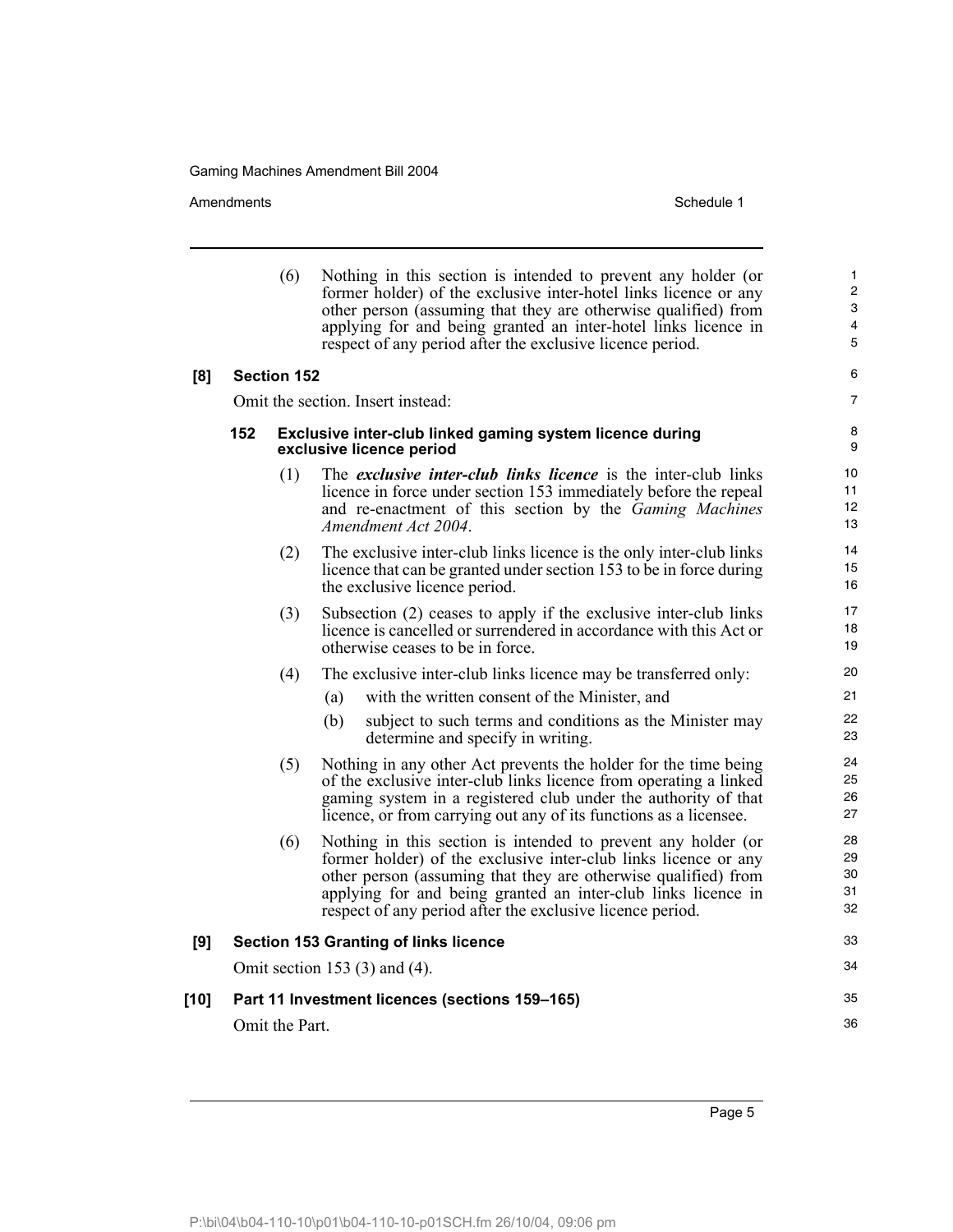Schedule 1 Amendments

| [11]   | Part 12, heading<br>Omit the heading. Insert instead:                                                                                                                                                                                               |                           |  |
|--------|-----------------------------------------------------------------------------------------------------------------------------------------------------------------------------------------------------------------------------------------------------|---------------------------|--|
|        | Part 12 General provisions relating to CMS and<br>links licences                                                                                                                                                                                    | 3<br>4                    |  |
| $[12]$ | <b>Section 166 Definitions</b><br>Omit paragraph (c) from the definition of <i>licence</i> .                                                                                                                                                        | 5<br>6                    |  |
| $[13]$ | Section 169 Trade Practices exemption for exclusive licences<br>Omit "Part 9, 10 or 11" from section 169 (1) (a). Insert instead "Part 9 or 10".                                                                                                    | 7<br>8                    |  |
| $[14]$ | Section 170 No proprietary right in licences<br>Omit section 170 (2). Insert instead:<br>Despite subsection (1), a licence is capable of being transferred<br>(2)<br>in accordance with section 137 (4), 147 (4) or 152 (4), as the case<br>may be. | 9<br>10<br>11<br>12<br>13 |  |
| $[15]$ | Section 177 Directions to licensees and other relevant persons<br>Omit section $177(1)$ (c).                                                                                                                                                        | 14<br>15                  |  |
| $[16]$ | <b>Section 210 Regulations</b><br>Omit "CMS licences, links licences and investment licences" from section 210<br>$(2)$ (w).<br>Insert instead "CMS licences and links licences".                                                                   | 16<br>17<br>18<br>19      |  |
| $[17]$ | Schedule 1 Savings, transitional and other provisions<br>Insert at the end of clause $1(1)$ :<br>Gaming Machines Amendment Act 2004                                                                                                                 | 20<br>21<br>22            |  |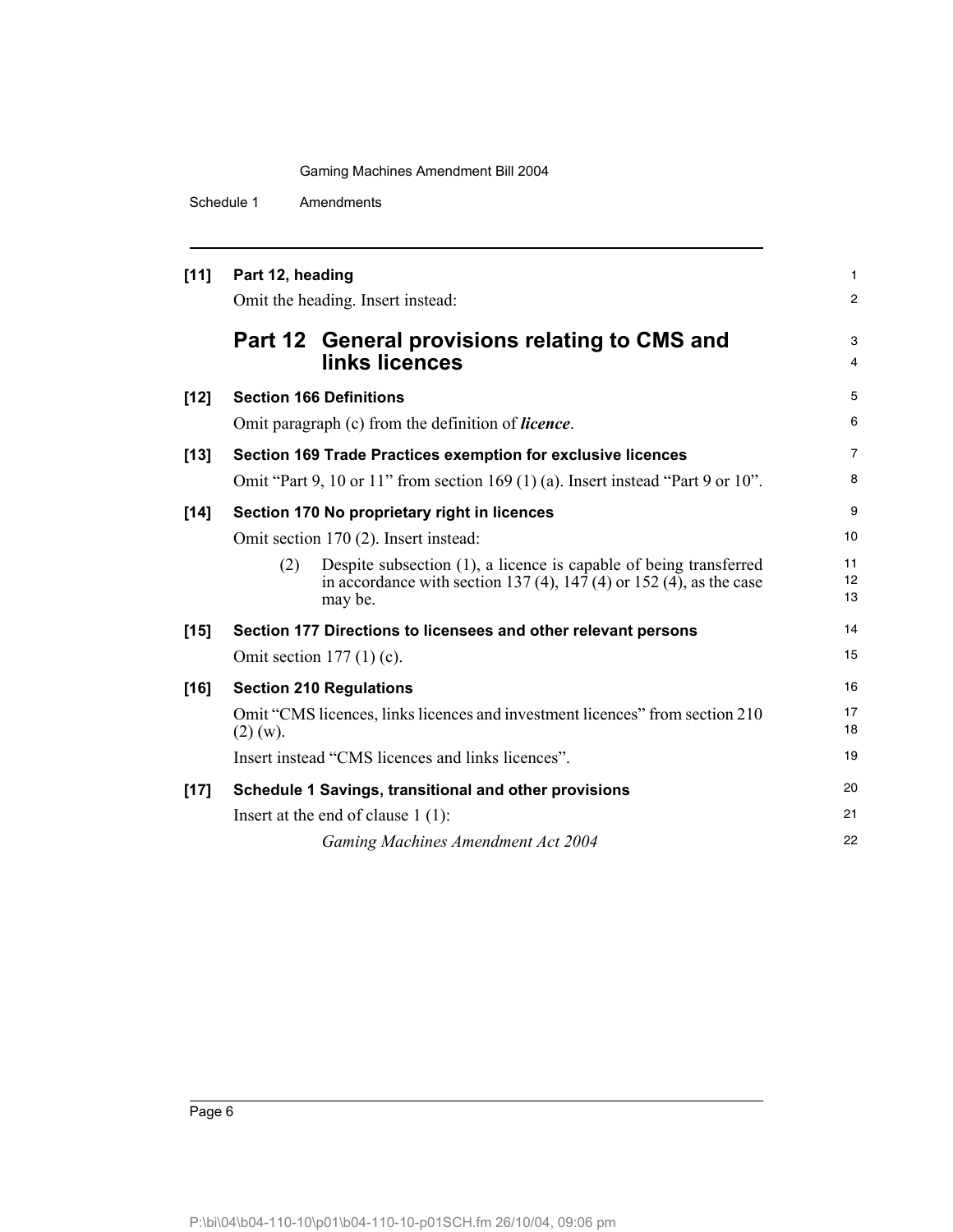Amendments **Amendments** Schedule 1

1  $\overline{2}$ 

3 4

#### **[18] Schedule 1**

Insert at the end of the Schedule, with appropriate Part and clause numbers:

### **Part Provisions consequent on enactment of Gaming Machines Amendment Act 2004**

#### **Definitions**

In this Part:

*amending Act* means the *Gaming Machines Amendment Act 2004*.

*investment licence* means the investment licence granted to TAB and in force under Part 11 immediately before the repeal of that Part by the amending Act.

*TAB* means the company known as TAB Limited established by the *Totalizator Agency Board Privatisation Act 1997*.

#### **Arrangements for collection of certain fees after transfer of licence**

An authorisation in writing, executed by or on behalf of a hotelier or registered club, that is, immediately before any transfer of a CMS licence or links licence in accordance with this Act, effective to permit the holder of that licence (*the current holder*) to appropriate, by automatic debit from the accounts of the hotelier or club at a bank or financial institution, amounts payable:

- (a) as or in respect of the monitoring fee payable under section 134, or
- (b) in connection with the operation of an authorised linked gaming system,

continues to have effect after a transfer of the licence and so has effect as if a reference in the authorisation to the current holder were a reference to the person to whom the licence is transferred.

#### **Arrangements necessary for continued operation of authorised CMS or authorised linked gaming system after transfer of licence**

- (1) The Minister may, by order published in the Gazette, identify such contracts between a holder of a CMS licence or a links licence and other parties as are, in the Minister's opinion, necessary for the continued operation of the authorised CMS or authorised linked gaming system to which the licence relates.
- (2) The publication of such an order operates to require the other parties to the contracts to give any consents that are necessary to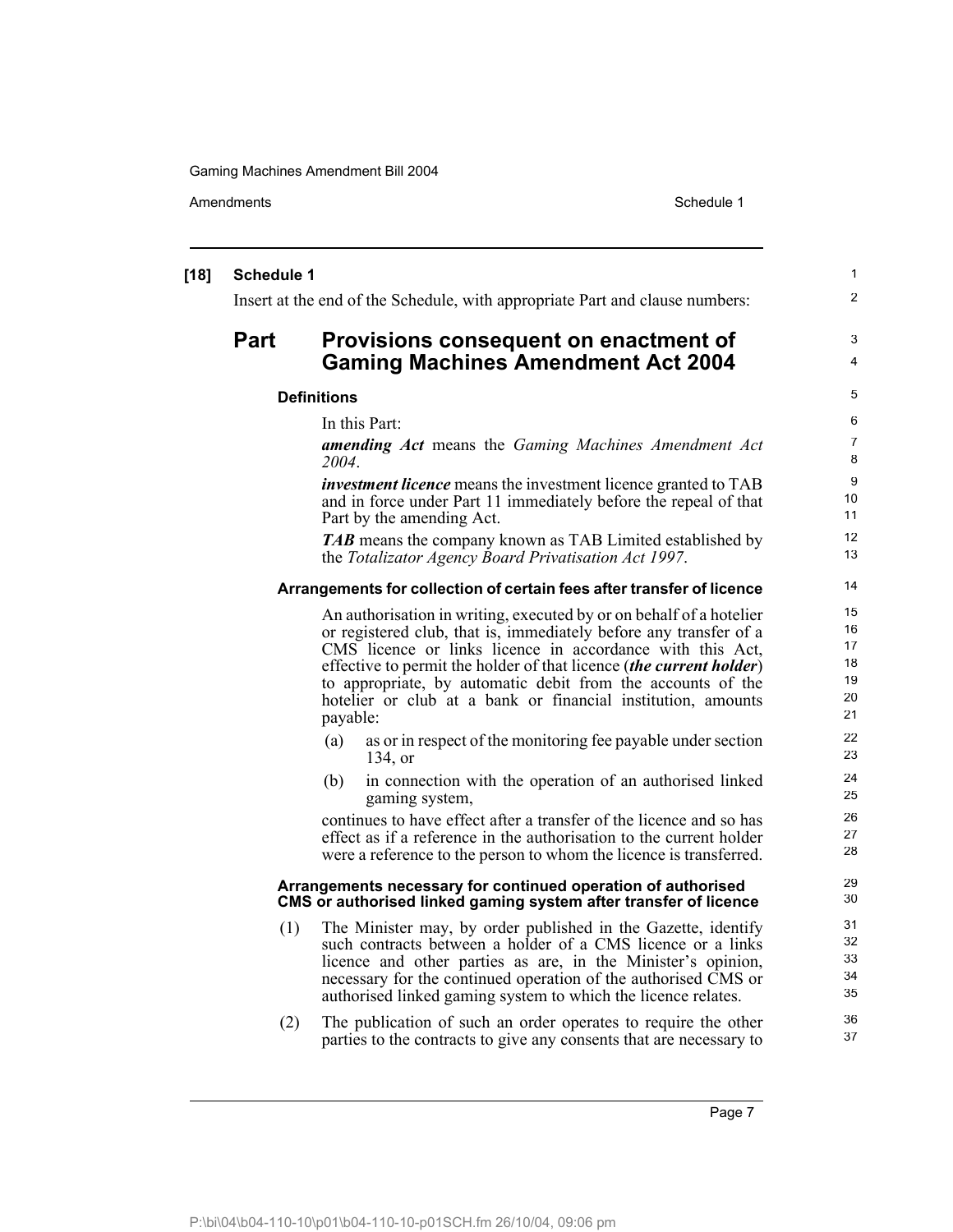Schedule 1 Amendments

permit the assignment or novation of such contracts by the holder of the CMS licence or links licence concerned to the person to whom the licence is transferred in accordance with this Act. (3) The consents may be given either unconditionally or subject to such conditions as the Minister considers reasonable. (4) However, if a consent required to be given under this clause is not given within 60 days after it has been duly sought, the consent is taken to have been given unconditionally. (5) Neither the transfer under this Act of a CMS licence or a links licence nor the operation of this clause is to be regarded: (a) as a breach of contract or confidence or otherwise as a civil wrong, or (b) as a breach of any contractual provision prohibiting, restricting or regulating the assignment or transfer of assets, rights or liabilities, or (c) as giving rise to any remedy by a party to an instrument, or as causing or permitting the termination of any instrument, because of a change in the beneficial or legal ownership of any asset, right or liability, or (d) as an event of default under any contract or other instrument. **Cancellation of investment licence** The investment licence is taken to be cancelled on the repeal of Part 11. **Preservation of certain arrangements under investment licence** (1) Any contract or other arrangement between TAB and a hotelier entered into pursuant to the investment licence and in force immediately before the cancellation of that licence may be completed despite that cancellation and despite the other provisions of this Act. (2) However: (a) the contract or arrangement may not be varied so as to extend its term, and (b) no further contract or arrangement of the same kind may be entered into pursuant to the contract or arrangement, and 1  $\mathfrak{p}$ 3 4 5 6 7 8 9 10 11 12 13 14 15 16 17 18 19 20 21 22 23 24 25 26 27 28 29 30 31 32 33 34 35